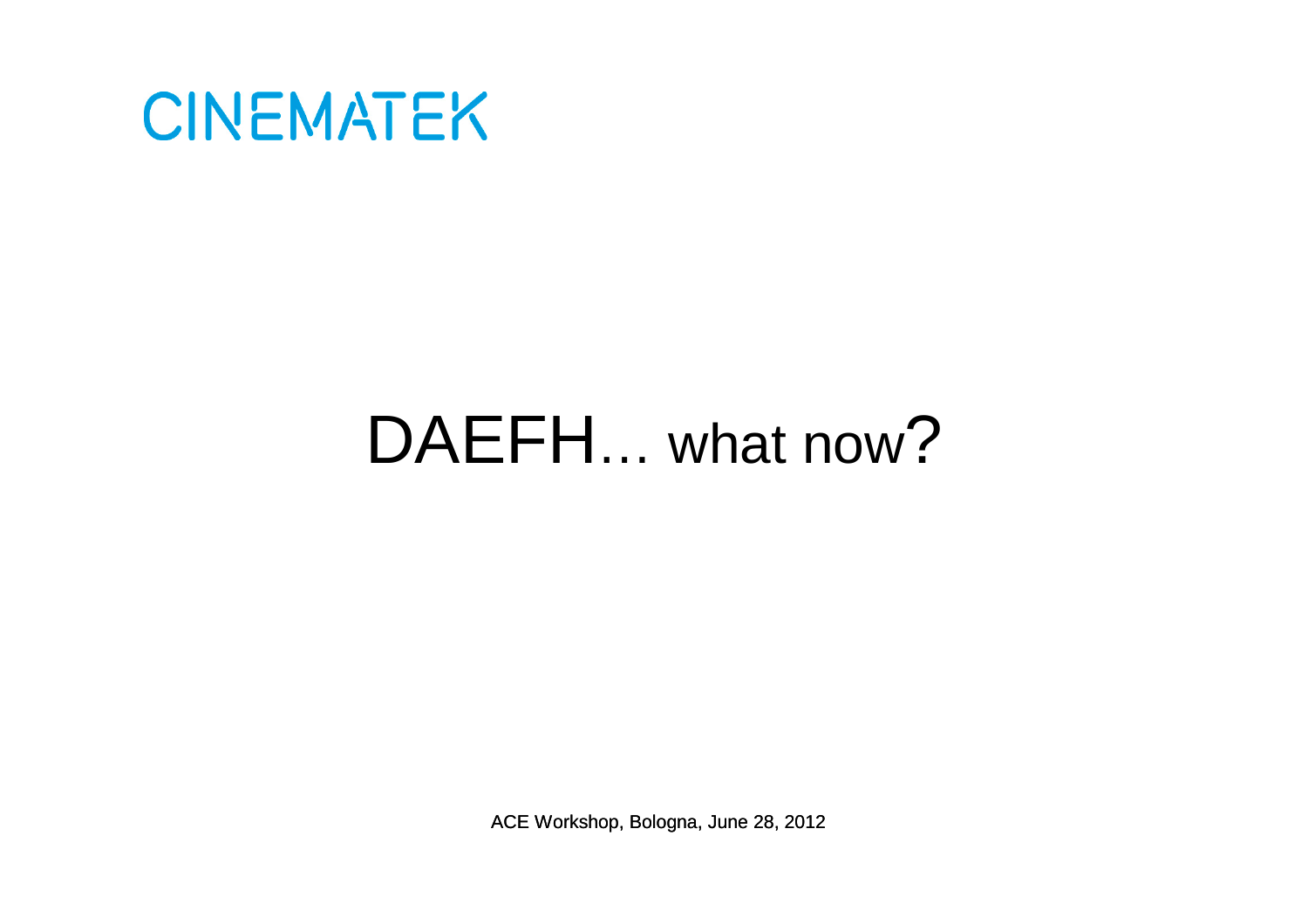DAEFH:

- -A 'political document' not a 'technical' one
- -…meant for a specific target group

An outline of the 47 recommendations and proposals …

… just as a reminder …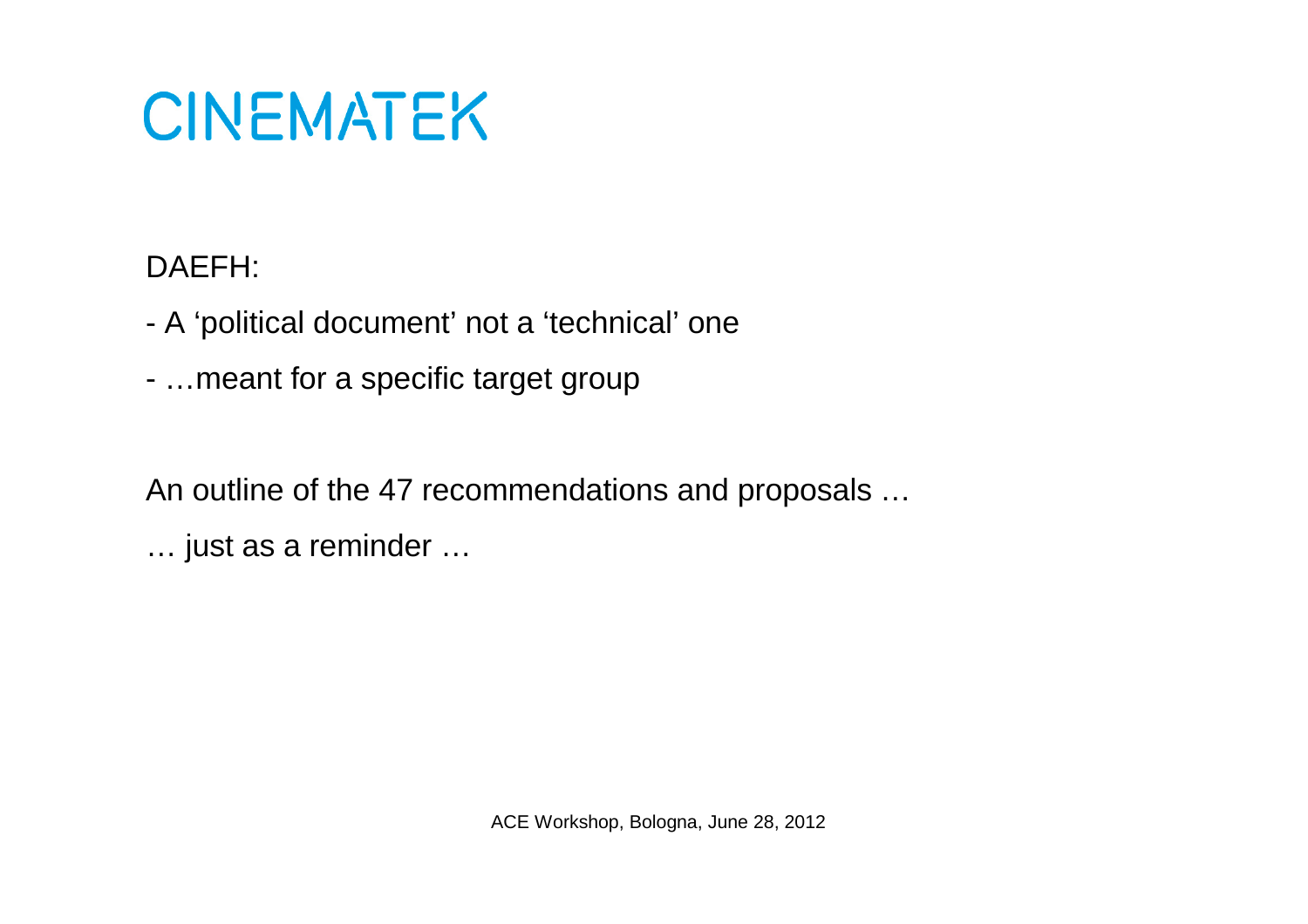- All parties concerned, the EU institutions, the Member<br>States, the EHI and the cinema industry must recognis States, the FHI and the cinema industry must recognise the urgency of taking actions
- $\bullet$  MS should support the FHI with increases in their budgetary resources necessary to acquire the necessary equipment, staff and competences.
- $\bullet$  FHI must as soon as possible act by defining detailed plans for their actual needs in the short and medium term (12 to 36 months).
- As most FHI lack even the expertise to draw up such plans,<br>the Commission might help in searching for possible the Commission might help in searching for possible instruments to facilitate this phase, for example, by facilitating the circulation of competences, or by supporting the definition of *best practices and guidelines* for actions to be adopted by the FHI.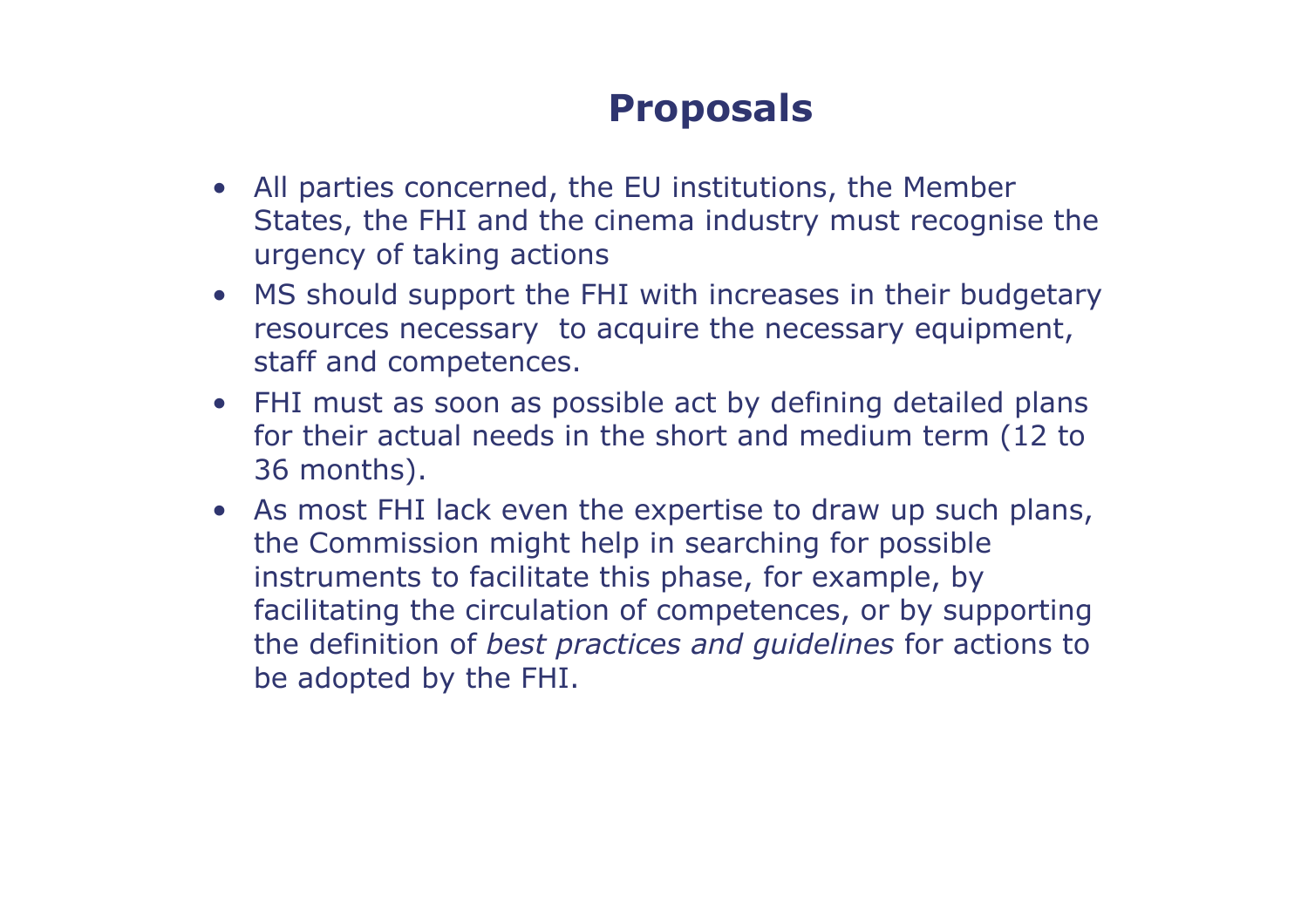- The Commission should reconfirm the need for mechanisms<br>for structured systematic collection for *structured, systematic collection*
- MS, with the input of the FHI should review the existing laws<br>and requlations  $\bullet$ and regulations
- $\bullet$  Legislation must clear that only formats suitable for LTDP should be eligible for deposit, and that they are deposited as soon as the work is finished, for example at the moment of the first distribution
- $\bullet$  Currently, the formats required for deposit are those specified by the FIAF Technical Commission: DCDM orunencrypted DCP.
- $\bullet$  Legislation should be formulated so that the FHI responsible for deposit can define the appropriate formats without having to re-write the law. EU coordination would be highly advisable.
- These actions should be taken as soon as possible, ideally<br>within 12 months from the nublication of this study within 12 months from the publication of this study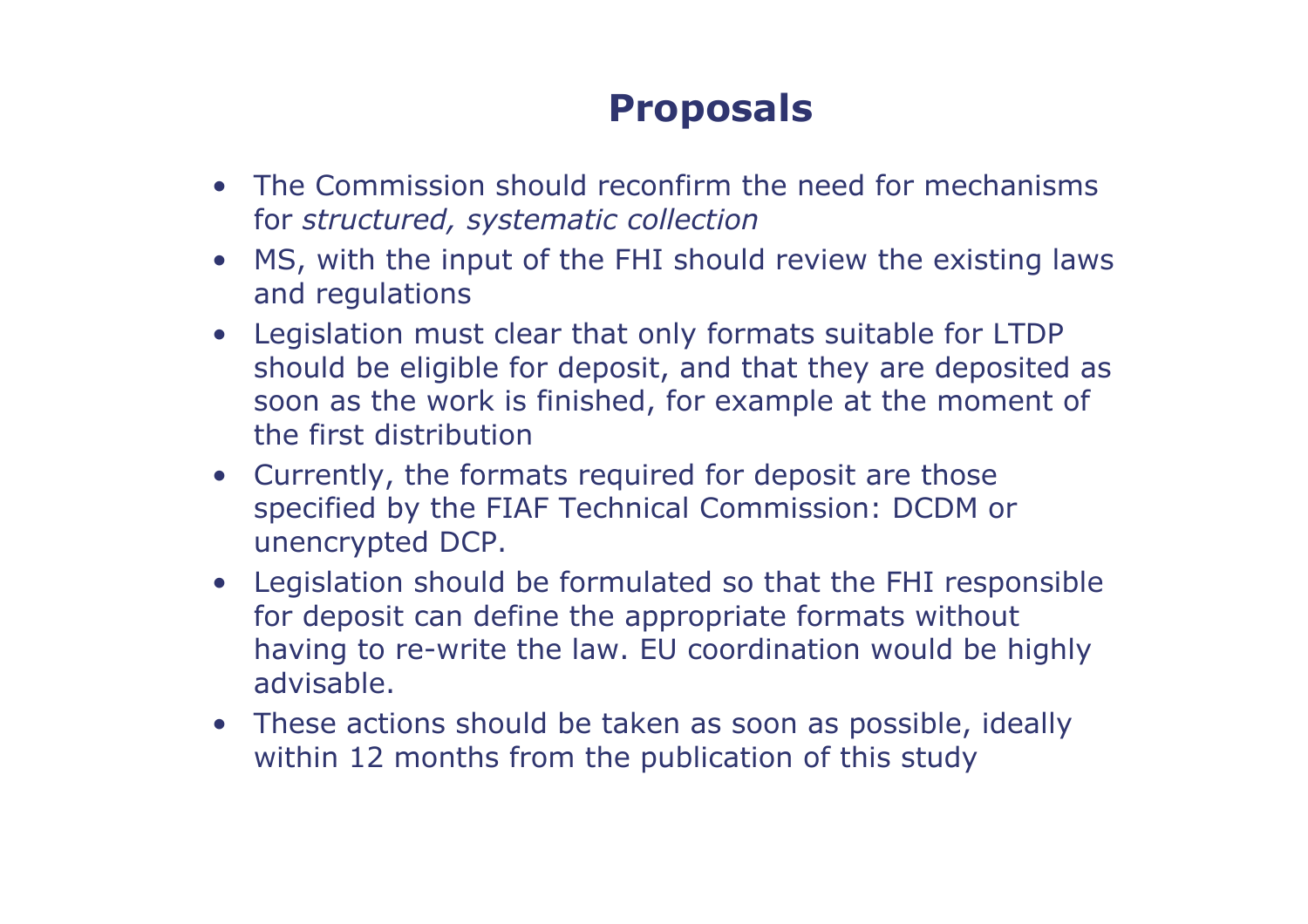- FHI, fully supported by the MS, should immediately start<br>designing and implementing OAIS-based digital repositori designing and implementing OAIS-based digital repositories for LTDP of cinema works.
- The repositories must provide the maximum possible levels of security against any risk of piracy. They should be of security against any risk of piracy. They should be operational by the end of 2012
- As analogue collections will be more LTP-oriented, it is critical that all FHI are equipped to ensure best conditions for LTP of analogue materials. This is not always true in all MS
- The Commission and the MS should implement policies to<br>effectively encourage the voluntary denosit of all works the effectively encourage the voluntary deposit of all works that are not subject to legal deposit (non-national works, national non-funded works, etc.)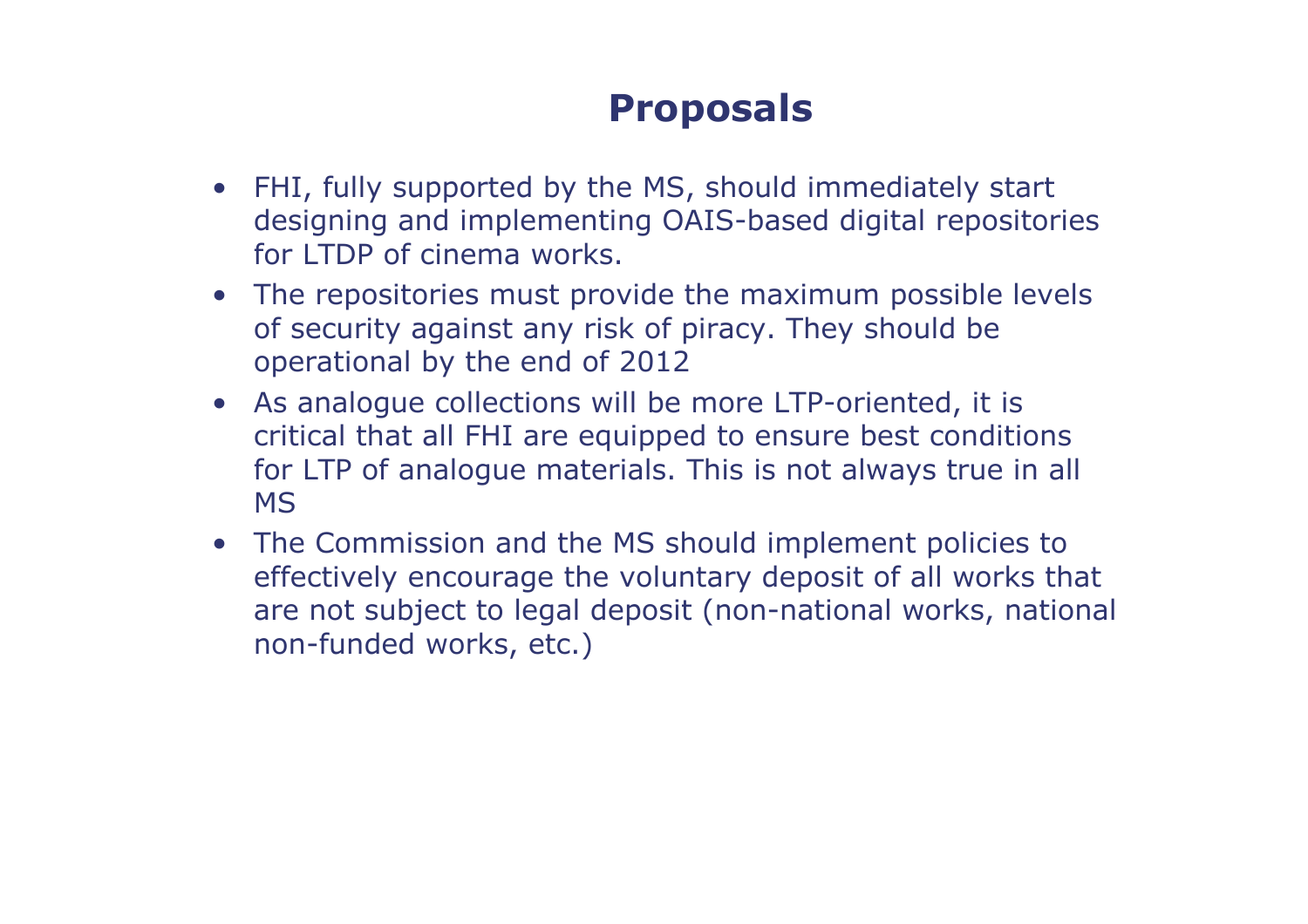- Efforts should be made to guarantee circulation or ideas and<br>nooling of expertise. The creation of a ELL-wide Group of pooling of expertise. The creation of a EU-wide Group of Experts by ACE, supported by the MS should be strongly encouraged.
- $\bullet$  This Advisory Group should also be charged with possible new EU-wide standards and to help in training activities.
- TRAINING and EDUCATION are key to the transition of<br>cinema to digital in general, and in the FHI as well cinema to digital in general, and in the FHI as well.
- $\bullet$  FHI must start immediately training their staff, and they must have the resources for that.
- $\bullet$  Costs for this type of training could be significantly reduced if training was to be designed at EU level.
- $\bullet$  It is recommended that institutionalized, structured training and education is organized across the EU, at universities or at university- level institutions. The current situation is highly unsatisfactory.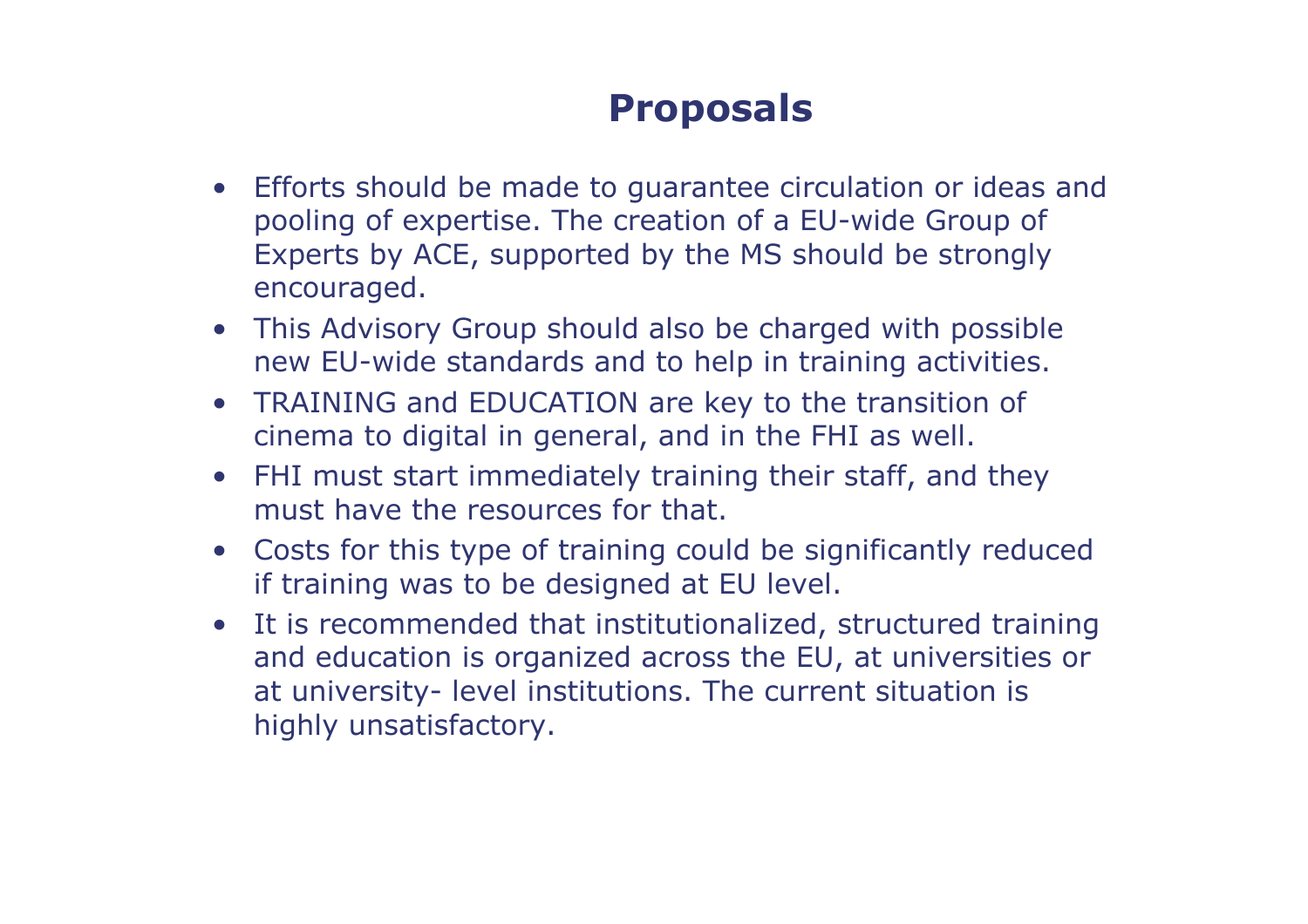- The Commission should reaffirm and reinforce the The Commission should reaffirm and reinforce the recommendation for the MS to define and implement large digitization programs
- It is also vital that MS recognise that digitization should<br>hannen in the short term or the risk is that technology a happen in the short term or the risk is that technology and expertise for digitising large collections of analogue film materials are lost.
- As the study highlights, the window of opportunity for such mass digitisation projects is already closing, and it is not mass digitisation projects is already closing, and it is not realistic to assume that it will last more than 7-10 years.
- $\bullet$  Such projects should be vast, covering possibly the whole national production, with equal attention to fiction and nonfiction (which has a remarkable commercial value).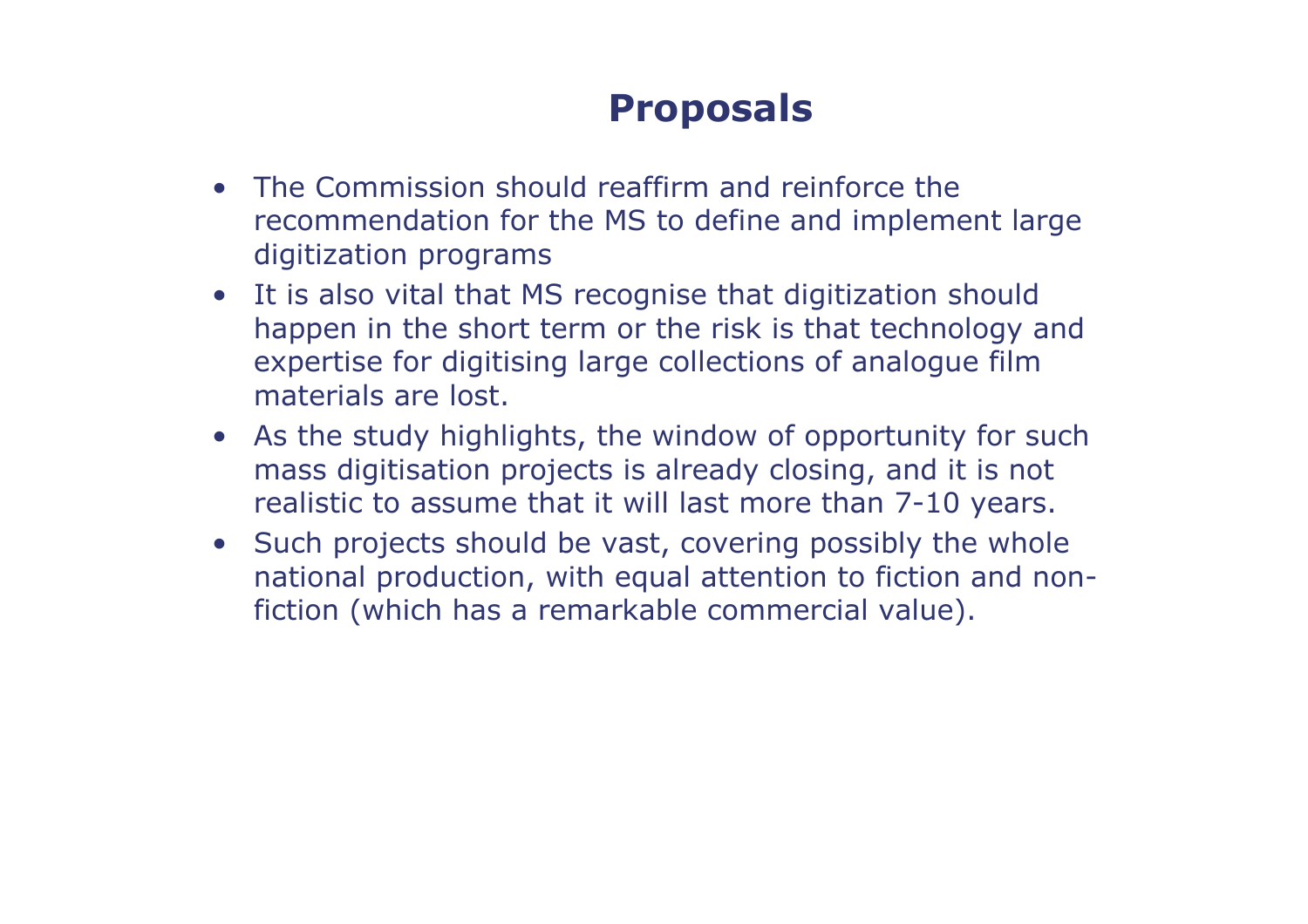- Clear and strong collaborations with the rights holders are<br>• needed It is highly probable that this collaboration will be needed. It is highly probable that this collaboration will be gained in exchange for public funding to support digitisation, as most rights-holders are not ready – technically and financially – to undertake such massive digitisation projects.
- Once such mass digitization projects are in place, the nroblem of material for Europeana will be solved. It m problem of material for Europeana will be solved. It must be clear that the very first reason for the lack of cinema material to be made available in Europeana is the lack of funding. Apart from few projects, MS have not invested new resources for the digitization of the cinema heritage.
- It must be also very clear that the lack of appropriate funding is a fundamental component behind the issue funding is a fundamental component behind the issue of clearing the rights to provide access, via Europeana or otherwise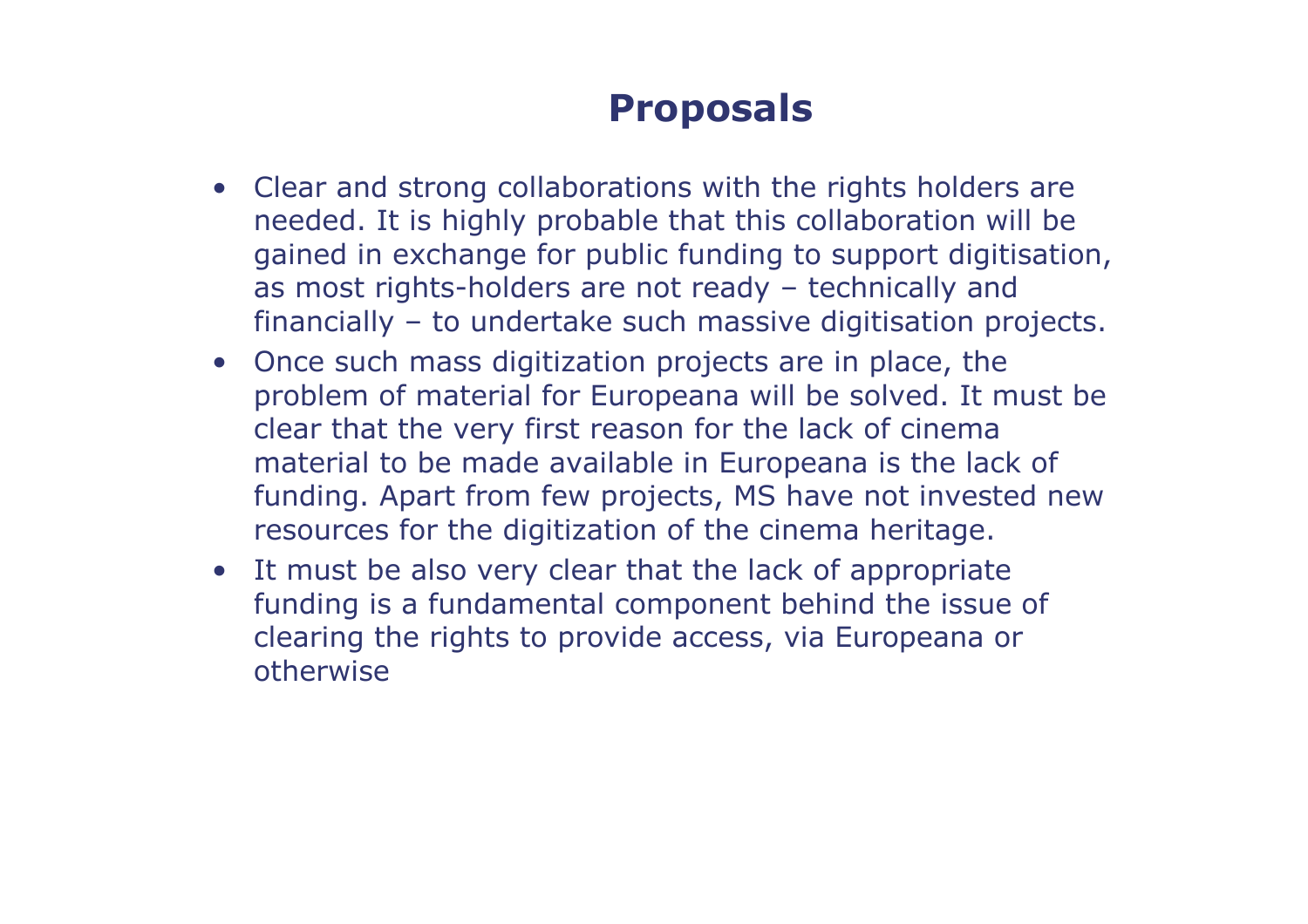What next? **-**

>> Politics at EU, MS level

- -Disseminate the document / Raise awareness
- -Package / Make the connection to Orphan Works directive
- -Regain control of the discourse / Re-take the initiative
- -MEPs? Is there a National return? Top-down/bottom-up?
- -Local initiatives? How can they be supported jointly?
- -Brussels initiatives? Do they work at MS level?
- -Raise the stakes?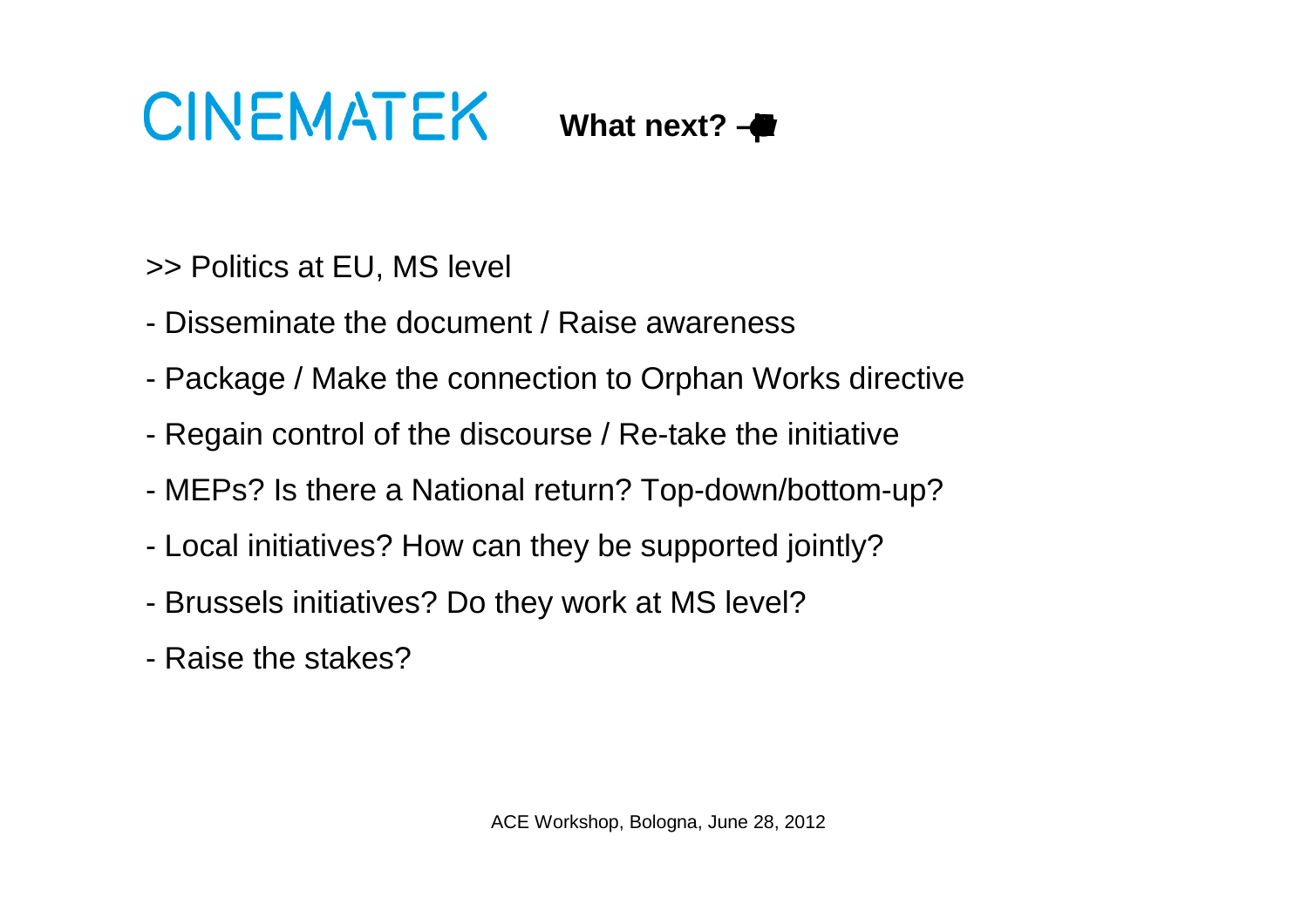**What next? – can ACE help? How?**

>> In practice, internally

- -Pooling efforst and competences? Can we? Should we?
- -Planning for Digitization / LTDP / Access
- -Strategies (e.g. DYI? Outsource? Pros? Cons?)
- - Set parameters / guidelines / objectives / recommendations (for…tenders, contractors…)? How? By whom?
- -Is it time for a DELTA Group? Should it be structured or open?
- -Engage EU-wide joint projects? Will it work?
- -Training! Internal / visiting / hosting?
- Beyond Legal deposit….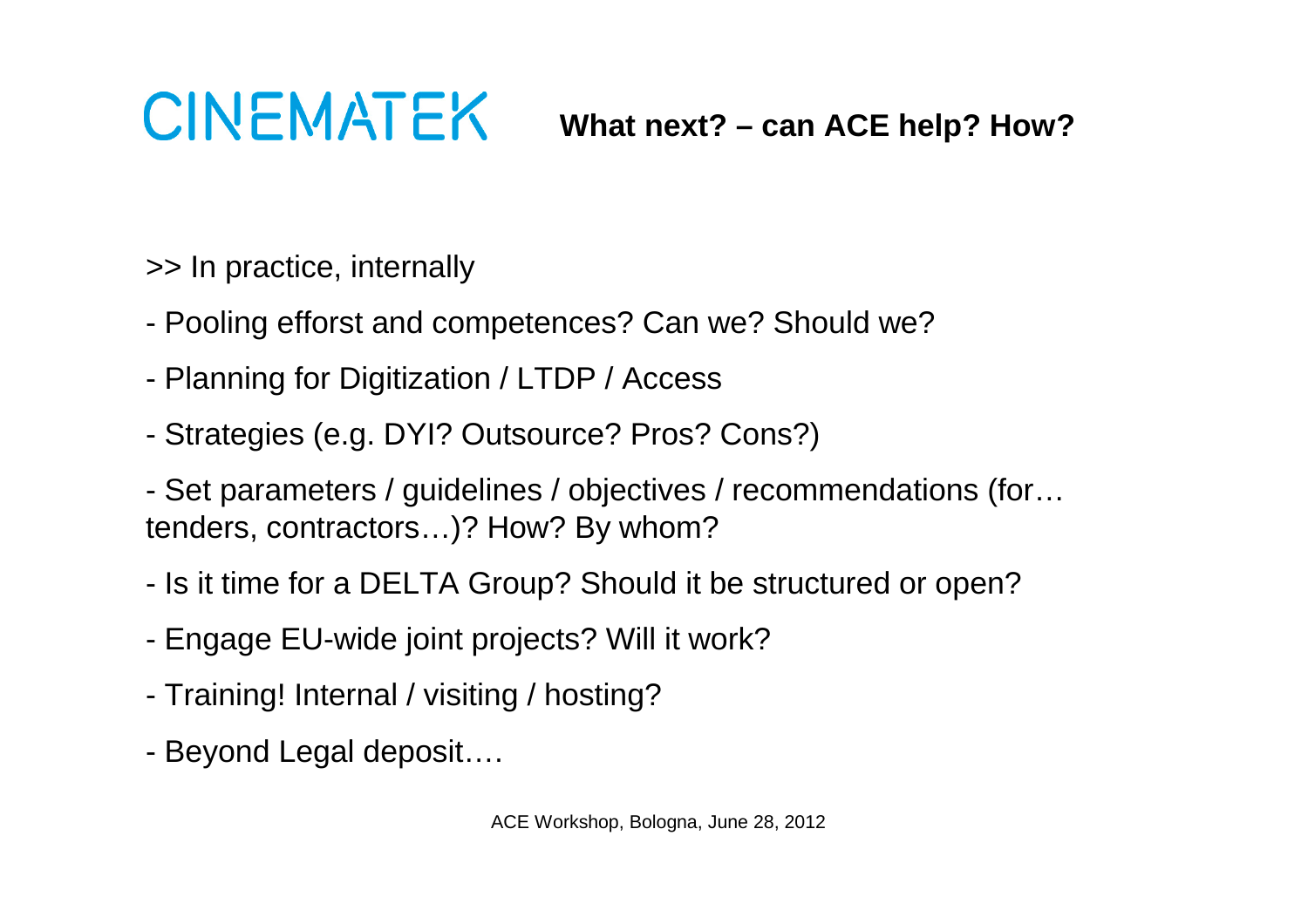>> Moving on, what's next?

- -PD / Orphans are coming. Are we ready?
- -Life after digitization…
- -The next challenge: ANALOG

- Know-how, competences, equipment, maintenance, repairs, investments,… are we planning for it?

- -An individual effort? A group effort?
- -Is it time for a "GAMMA Group 2 – The return"?
- -Education. Is that needed at all? And if so, where, how?
- -Or just Training? And Training where? How? Shouldn't we get ready?